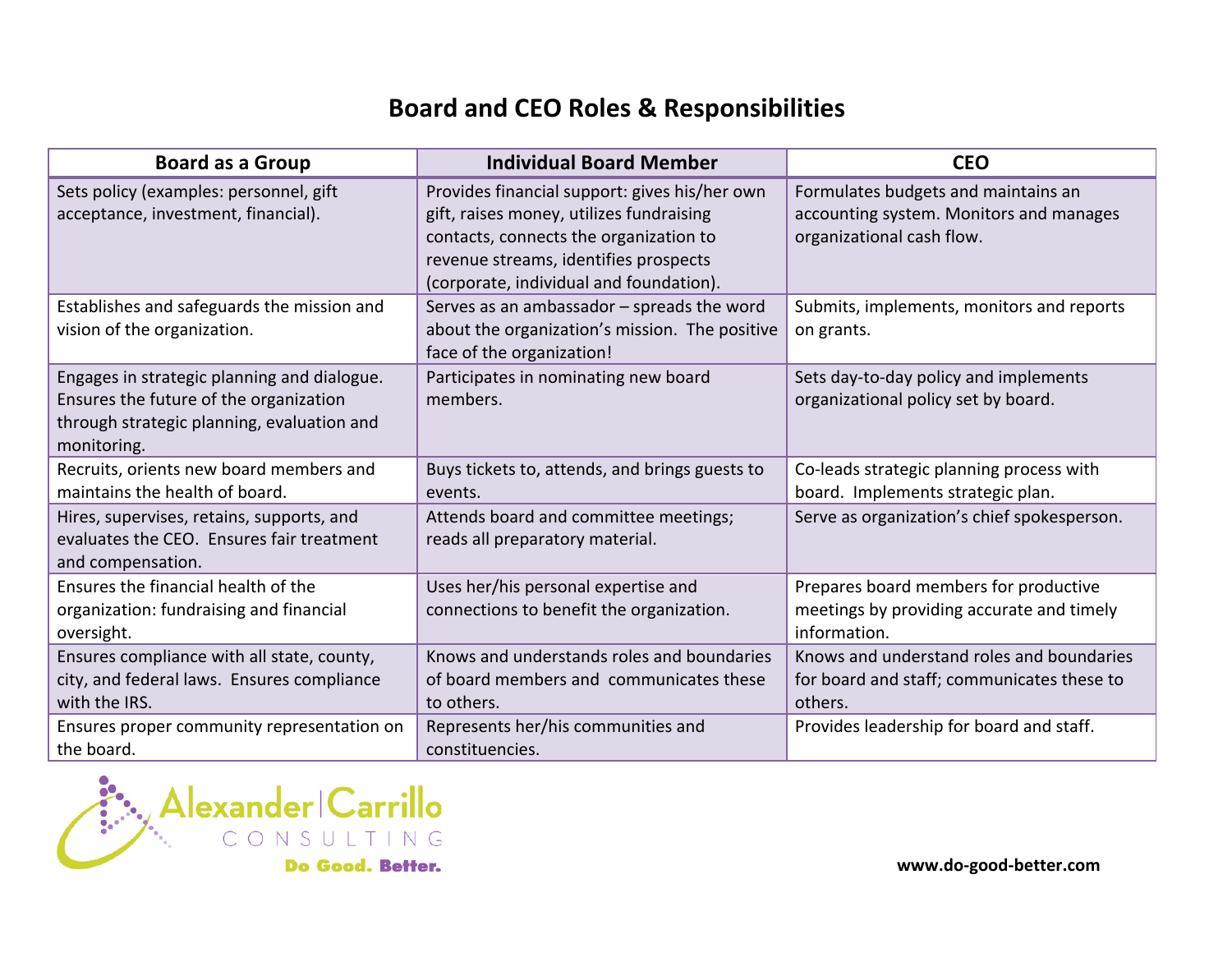| <b>Board as a Group</b>                                          | <b>Individual Board Member</b>                                                            | <b>CEO</b>                                                                                                                                                                                                                                                         |
|------------------------------------------------------------------|-------------------------------------------------------------------------------------------|--------------------------------------------------------------------------------------------------------------------------------------------------------------------------------------------------------------------------------------------------------------------|
| Assesses board performance (annually).                           | Stays informed about issues affecting the<br>organization, both internal and external.    | Plans, develops and supervises programs.                                                                                                                                                                                                                           |
| Hires organizational counsel - legal, financial,<br>fundraising. | Engages in strategic dialogue with other board<br>members to affect good decision-making. | Recommends programmatic and policy<br>changes to the board.                                                                                                                                                                                                        |
| Monitors and evaluates program quality.                          |                                                                                           | Prepares and submits regular budget and<br>expenditure reports to the board.                                                                                                                                                                                       |
| Establishes and follows conflict of interest<br>policy.          |                                                                                           | Develops a staffing structure that supports<br>the efficient delivery of programs and<br>services, accomplishment of major goals<br>identified in the strategic plan, and effective<br>overall management. Directly supervises the<br>activities of the staff.     |
|                                                                  |                                                                                           | Acts as primary liaison with various<br>governmental entities and community<br>organizations.                                                                                                                                                                      |
|                                                                  |                                                                                           | Develops and maintains records and reports<br>on programs and services provided by the<br>organization.                                                                                                                                                            |
|                                                                  |                                                                                           | With the chair of the board, enables the<br>board to fulfill its governance function and<br>facilitates the optimum interaction between<br>management and the board.                                                                                               |
|                                                                  |                                                                                           | Leads fundraising efforts, including supporting<br>the board's involvement in fundraising,<br>personally cultivating and soliciting donors,<br>and supervising development staff and<br>implementation of fundraising plans and<br>policies approved by the board. |